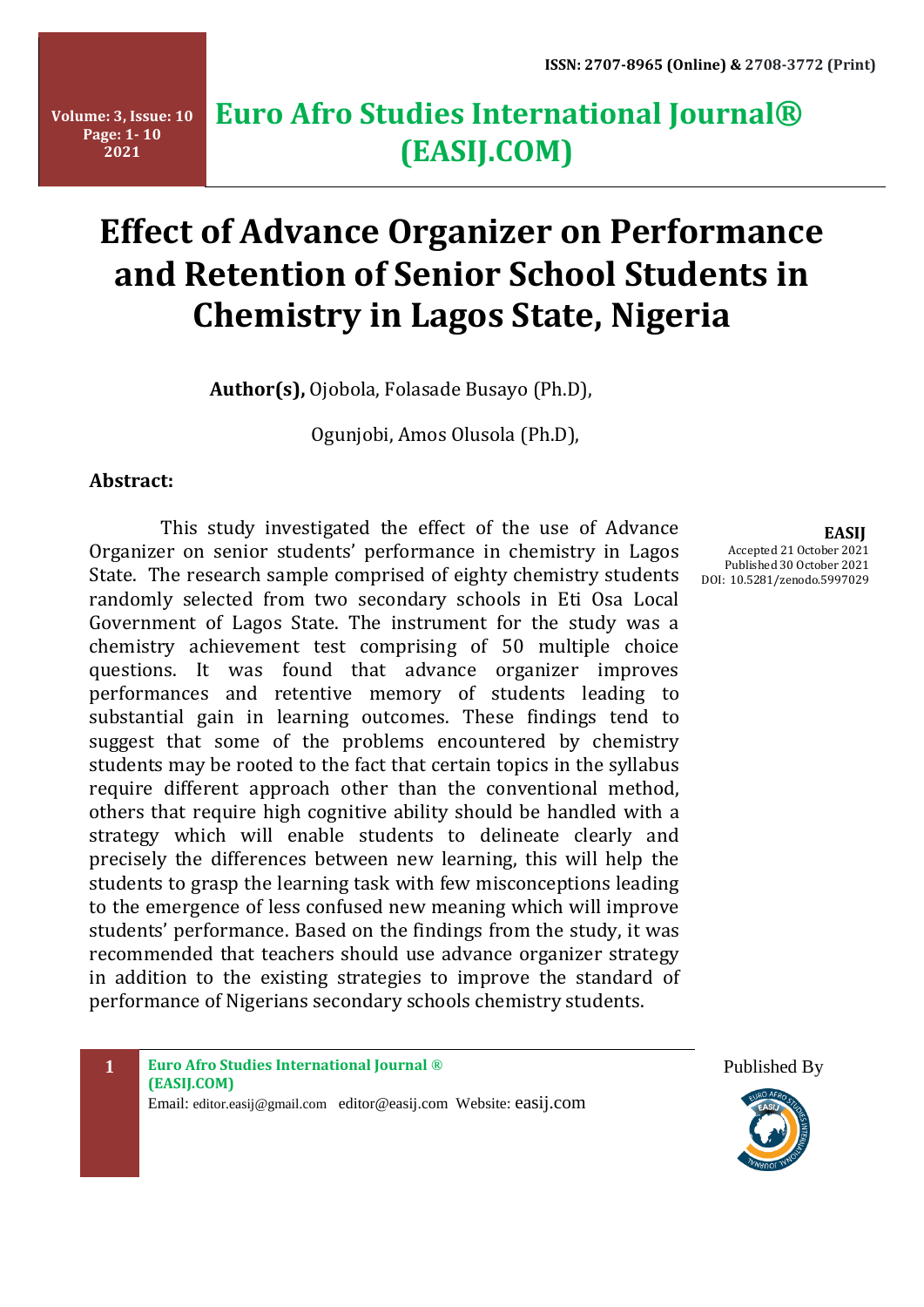**Keywords:** Advance Organizer, Performance, Retention, Students,

Chemistry,

About Author

# **Author(s):**

## **Ojobola, Folasade Busayo (Ph.D)**

Department of Science Education, Faculty of Education, Federal University Oye, Nigeria. [folasade.ojobola@fuoye.edu.ng](mailto:folasade.ojobola@fuoye.edu.ng)

## **And**

# **Ogunjobi, Amos Olusola (Ph.D)** Department of Science Education, Faculty of Education, Federal University Oye, Nigeria. [olusola.ogunjobi@fuoye.edu.ng](mailto:olusola.ogunjobi@fuoye.edu.ng)

**2 Euro Afro Studies International Journal ® (EASIJ.COM)** Email: editor.easij@gmail.com editor@easij.com Website: easij.com



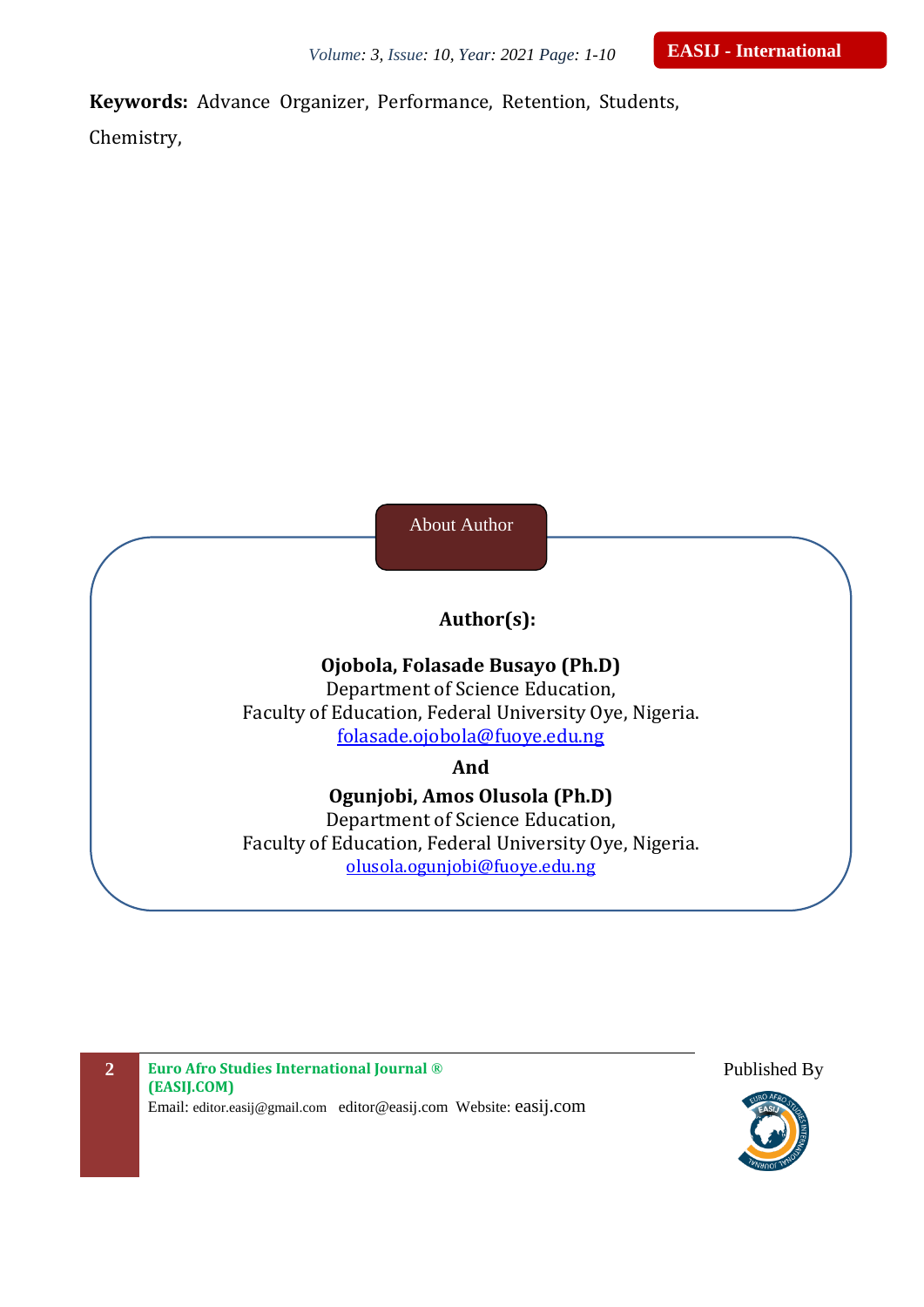#### **Introduction**

Chemistry is a branch of science which studies the substances or elements which make up the earth, universe and living things. It is one of the science subjects in the secondary school curriculum in Nigeria. In view of the obvious importance of chemistry in scientific and technological advancement of any nation, and its usefulness in nearly all fields of human endeavor, the low performance of students in the SSCE/GCE "0'' level examination has been a concern to various people. The importance of science teaching in the schools cannot be over emphasized in a developing country like Nigeria, considering its relevance to the development of any nation. The knowledge of science has tremendously helped in the area of medical care, transportation and clothing; it is science that has produced engineer, science teachers, doctors, geologists and technologists.

Over the years, emphasis seemed to have been placed on the importance of teacher/teaching at the expense of learner/learning. The understanding of chemistry concepts is not a thing that the teacher can achieve without an appropriate teaching method that will involve the students as much as possible. For science teacher to be effective in his teaching of the secondary school science, he has to perform the following tasks: (i) organize his/her students to learn science through activities in the laboratory; (ii) use good questioning techniques to evoke recall of facts, comprehension, and application of principles; (iii) utilize audio-visual aids whenever appropriate to generate and sustain the interest of students in the sciences; and (iv) hold meaningful discussions with the students.

In order to allow for large content to be covered within the available time, expository teaching do take place, there is need to improve on quality of learning for meaningful learning to take place; a well organised teaching of a task is thought to supply students with a useful perspective of what lies ahead. This educational premise has attracted considerable interest over the years and have found expression in Ausubel's advance organizer. In leaarning and teaching chemistry in secondary schools, the effects of teaching strategies are very essential; organization is one hallmark of a good teaching, the manner in which material is sequenced and arranged has a profound impact upon what student learn (Ausubel,1960).

Advanced organizers are a concept developed and systematically studied by [David](http://wik.ed.uiuc.edu/index.php/David_Ausubel) [Ausubel](http://wik.ed.uiuc.edu/index.php/David_Ausubel) in 1960. He was very influenced by the teachings of Jean Piaget (Geier, 1999). Ausubel has worked consistently to prove that advance organizers facilitate learning and much of his research has influenced others since the 1960s. However, throughout the history of using advance organizers, it is still undecided whether or not advance organizers fully promote learning or if other processes are more beneficial, but much of the research promotes the ability of advance organizers to be useful in improving levels of understanding and recall (Mayer, 2003).

According to Ausubel (2010) advanced organizers represent one strategy to address subsumption theory. Subsumption theory suggests that learning "is based upon the kinds of superordinate, representational, and combinatorial processes that occur during the reception of information." When new knowledge is created that is substantive and non-verbatim, and is related to existing knowledge, retention and learning are primed. Forgetting occurs when new knowledge becomes integrated into existing knowledge, and loses its individual identity. Since the advent of advance organizers, research has been able to prove that these work best when there is no prior knowledge involved, because an advance organizer becomes the

**3 Euro Afro Studies International Journal ® (EASIJ.COM)** Email: editor.easij@gmail.com editor@easij.com Website: easij.com



Published By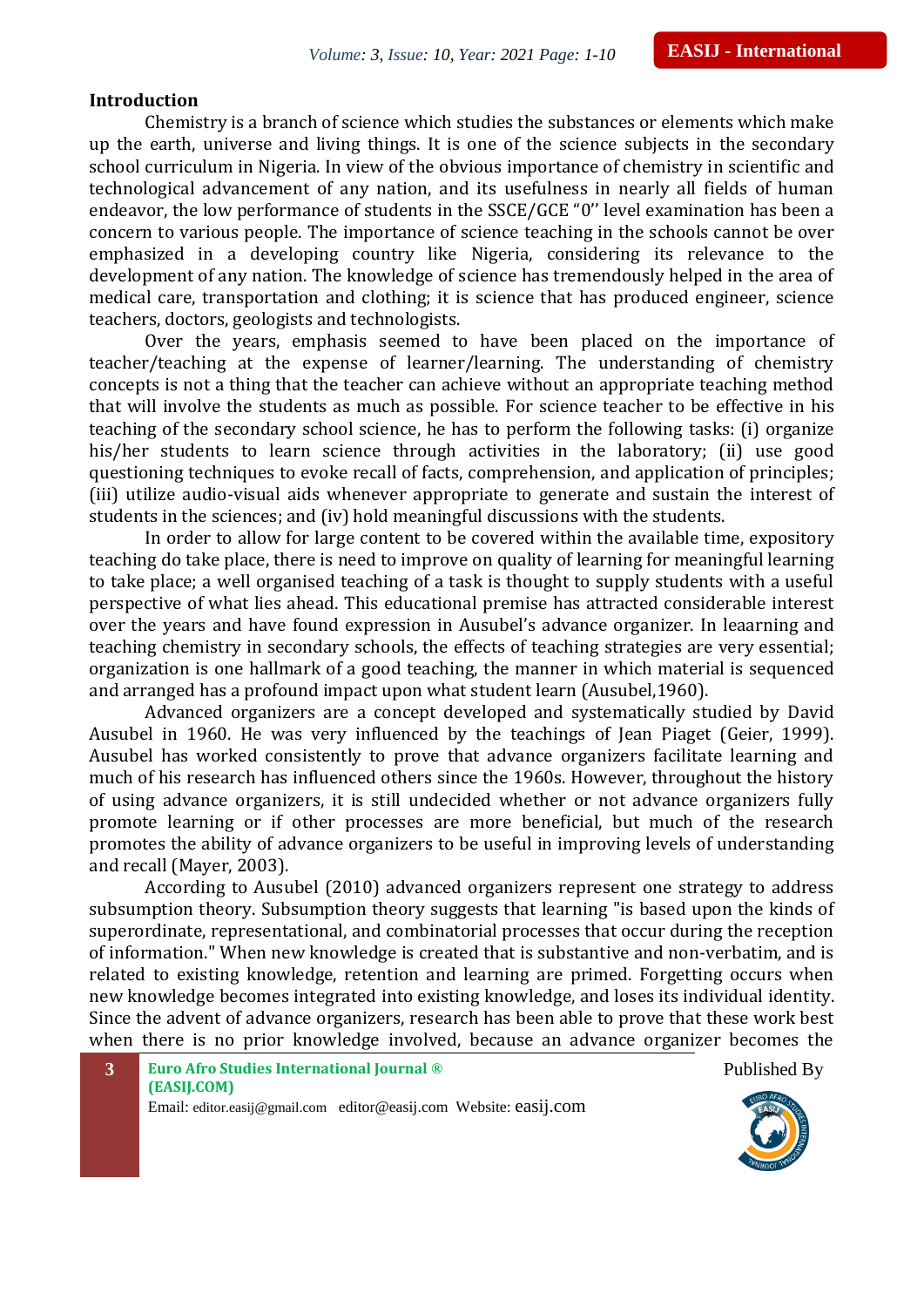student's prior knowledge before learning the new material. If prior knowledge is available, advance organizers do not work as well for these students (Mayer, 2003).

Ausubel's advance organizer can best be classified as a deductive method. Deductive methods or reasoning provide the rule to follow then the example leading to the correct answer or learning (Mayer, 2003). This is opposite from inductive methods or reasoning that provides the example to follow then the rule. Advance organizers are also highly useful in the process of transferring knowledge. Because of the deductive reasoning, students are able to use the rule then the example for learning to occur. Mayer writes in his text, "...the effects of advance organizers should be most visible for tests that involve creative problem solving or transfer to new situations, because the advance organizer allows the learner to organize the material into a familiar structure" (Mayer, 2003).

Advance organizer are similar to overview or review except that they are written in higher level of abstraction, generality and inclusiveness than the learningn itself (Ausubel, 2010). Advance organizers are designed to provide a conceptional frame with which students can use to clarify the task ahead, it plays a subsuming role, acting as a link to or a bridge between the cognitive stuctures of the learner and the new learning material, that has more impact with an enduring retention (Mayer,2003). It is important to know that advance organizer must be at the appropriate reading level for the student and assist the student in accessing relevant knowledge. Advance organizer is used to provide a conceptual framework that student can use to clarify the task ahead. Meaningful learning is explained in terms of retention; retention is the term used to denote the demonstration that learning has been maintained overtime. It may be displayed through recognition or recall (Herron, 1994). Coffey (2000) describes meaningful learning in terms of reception learning, by reception learning, coffey means learning presented to rather than discovered by the learners. Meaningful reception learning involves the process of subsumption.subsumption of information occurs when information enters a student's cognitive structure and interacts with and is subsumed under more inclusive concept already possessed by the student. Advance organizers work best when there is no prior knowledge before learning the new material.

Ausubel's theory is connected with how individuals learn large amount of meaningful material from verbal textual representation in school setting. He feels that learning is based upon process that occur during the reception of information. A primary process on leearning is subsumption in which new material is related to relevant ideas in the existing cognitive structure (Schema) but not entirely alike to its original presentational form. If advance organizers function as they should, that is delineate clearly, precisely and explicitly, the similarity and differences between ideas in a new learning, cognitive structure and the learning task would be grasped with fewer misconceptions leading to the emergence of clearer, less confused new meaning (Ausubel, 1966). Advance organizers act as a bridge between new ideas to existing related ideas, to this end, an organizer is chosen because of its suitability to explain, integrate and interrelate the material they precede thus strenthening the cognitive structure. Therefore, the researcher has decided to research into the effect of advance organizers as a means of improving students learning and retention thereby improving performance. This knowlegde base is the foundation upon which this research stands.



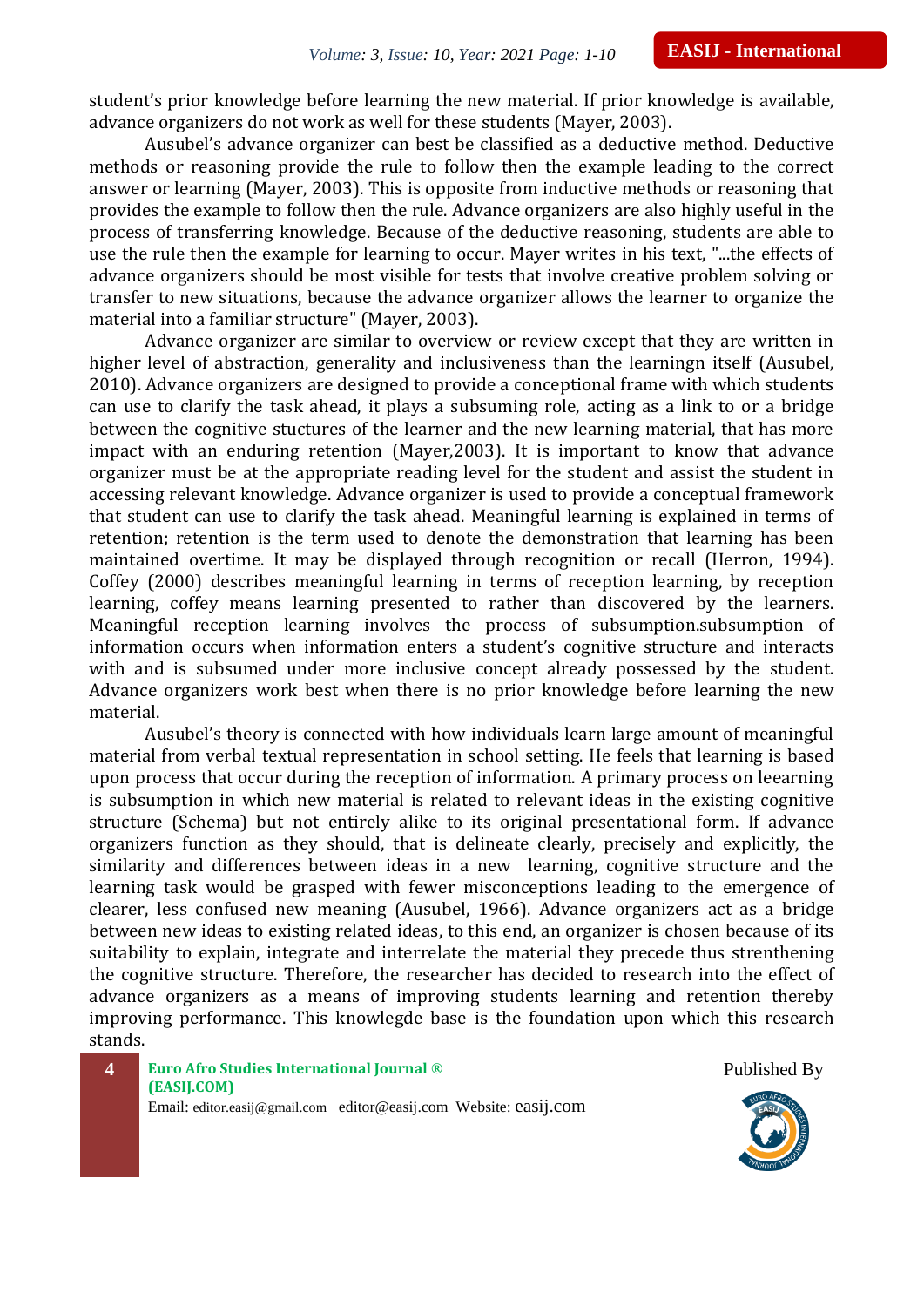The main purpose of this study was to determine the effect of advance organizer on performance and retention of senior school students in chemistry. Specifically, the study determined the:

- i. difference in the performance of students exposed to the use of advance organizer and those not exposed to it;
- ii. difference in the retention ability of those exposed to the use of advance organizer and those not exposed to it; and
- iii. difference in the performance of male and female students exposed to the use of advance organizer.

### **Research Questions**

The following research questions were raised to guide the study:

- 1. Would there be any difference in the performance of students exposed to the use of advance organizer and those given the placebo (non-organizer passage)?
- 2. Would there be any difference in the retention ability of students exposed to the use of advance organizer and those not exposed to it?
- 3. Would there be any difference in the performance of male and female students exposed to the use of advance organizer?

### **Research Hypotheses**

The following hypotheses were tested in this study.

Ho1: There is no significant difference in the performance of students exposed to the use of advance organizer and those not exposed to it.

Ho2: There is no significant difference in the retention ability of students exposed to the use of advance organizer and those not exposed to it.

Ho3: There is no significant difference in the performance of male and female students exposed to the use of advance organizer.

#### **Methodology**

A total number of eighty (80) chemistry students from two randomly selected schools were involved in this study. The eighty students that took part were the SSII students, 40 students from each school. The participating students totaling 80 were distributed on school basis into experimental and control groups based on the permission from the appropriate school authority. The instruments used for this study are of three types, some were developed by the researcher, some was adapted, some of which include answer sheets, tests and materials. The materials used are the-Verbal organizer (VO), these are verbal materials prepared by the researcher with a title "flow of electron" for the learning of electrolysis and electrochemical cell. These materials are assumed to be at higher level of abstraction, generality and inclusiveness than their respective learning materials. The students in the experimental group studied the materials used as organizer for about 15 minutes preceding the introduction of the learning materials.

Learning material: this was a passage on electrolysis and electrochemical cell prepared by the researcher, they were taught in such a way as to be both comprehensive and interesting to students using necessary aids where possible and necessary. The instruments used for data collection is the chemistry achievement test (CAT), the test was used for pretest, posttest and retention test. It was administered before treatment to serve as pre-test for the experimental and control groups; it consisted of a 50 item multiple choice tests which were

Published By

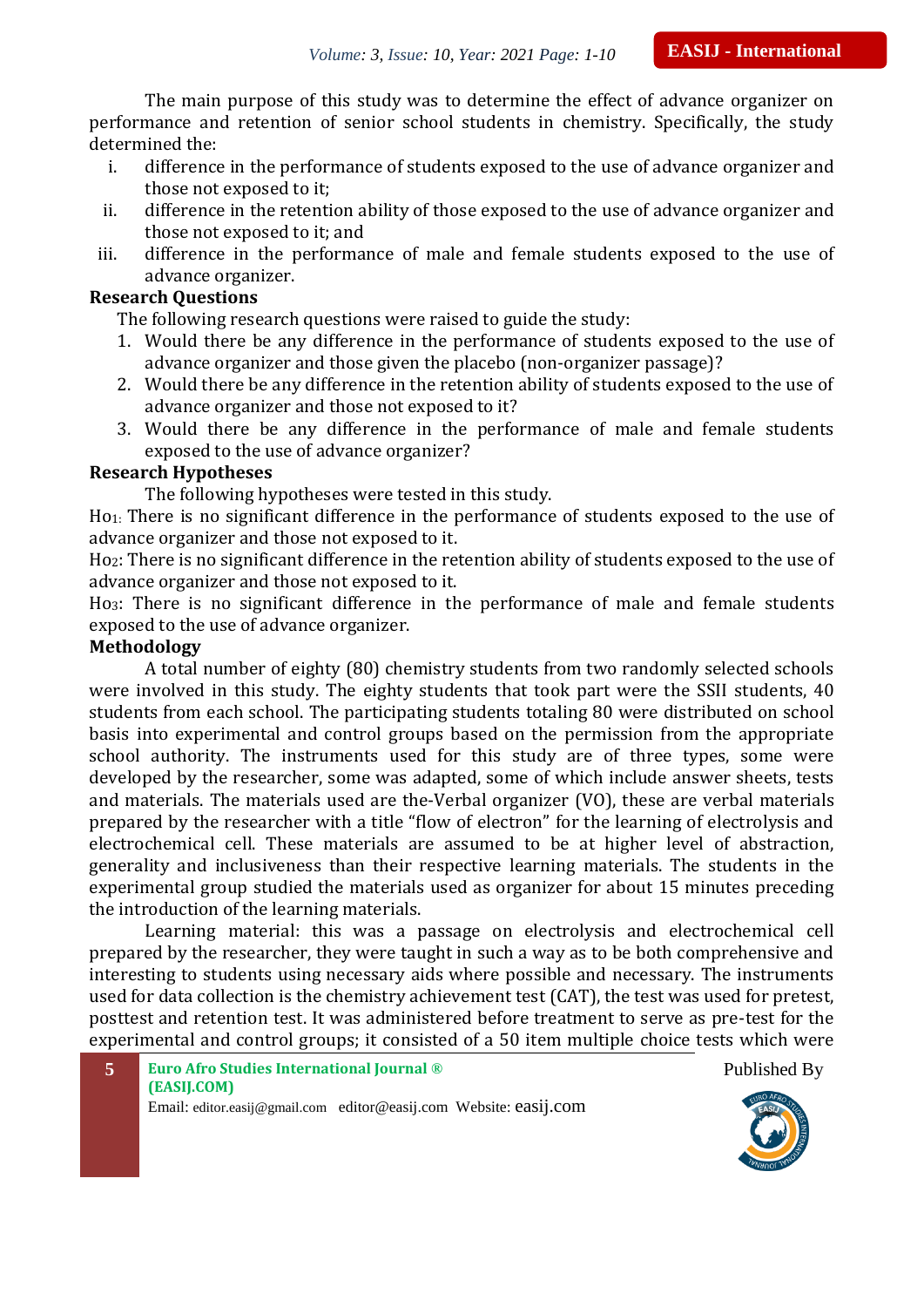derived from the learning materials. Research assistants were provided with detailed instructions on the topics to be taught in order to assist in teaching the control group, while the researcher teaches the experimental group with the advance organizer.

The teaching lasted for four weeks of three periods per week which made a total of 12 periods for the experimental class. After four weeks of using the advance organizer, the same students were post-tested using the chemistry achievement test (CAT) designed by the researcher. The control group was also taught for a period of four weeks using lecture method which does not involve the use of advance organizer but theoretical explanations of the same content outline in the topics chosen for each class. A lecture note was prepared with the students copies as the lecture goes on. The control group was also post-tested after the lecture; three weeks after the post- test, retention test was administered on the two groups. The data collected was analyzed using percentages and t-test; inferential statistics such as mean and standard deviation were obtained from data collected to get the students t-test. **Results and Discussion**

#### **Table 1**: **t-test statistics on the pre-test scores of experimental and control groups**

| Group                | N  | <b>Mean</b>     | S.D.                                 | df | tcal   | <b>t</b> tab |
|----------------------|----|-----------------|--------------------------------------|----|--------|--------------|
| Experimental         | 40 | 16.35           | $\sim$ $\sim$<br>י י                 | 70 | 75     | 1.98         |
| Control              | 40 | $\sim$<br>16.13 | $\overline{ }$ $\overline{ }$<br>. . | O  | 1. / J |              |
| $\sim$ $\sim$ $\sim$ |    |                 |                                      |    |        |              |

p>0.05

In table 1, the pre-test mean and the standard deviation for the experimental group are 16.35 and 7.0 respectively, while those of the control group are 16.13 and 7.2 respectively. The calculated t- value is 1.75 and the t<sub>tab</sub> is 1.96 at 0.05  $\alpha$  level. Since the calculated t-value is less than that of t tab  $(1.75< 1.98)$ , it means that there is no significant difference in the pre-test mean scores of experimental group and control group. This shows that the two groups are equivalent and that there is no pre-existing difference in overall ability between the groups.

**Research Question 1:** Would there be any difference in the performance of students exposed to the use of advance organizer and those not exposed to it?

**Table 2**: Comparison of the performances of advance organizer and control groups in Chemistry achievement test.

| Group              | No of students involved | Average pass  |               |
|--------------------|-------------------------|---------------|---------------|
|                    |                         | 50% and above | 49% and below |
| Experimental group | 40                      | 97.5%         | $2.5\%$       |
| Control group      | 40                      | 57.5%         | 42.5%         |

In Table 2, 97.5% scored 50%&above in the experimental group, 57.5% scored 50% &above in the control group while 2.5% and 42.5% scored 49% & below in the experimental and control groups respectively. This shows that there is a high difference in the performances of those exposed to the use of advance organizer as compared to those not exposed to it.

**Research question 2**: Would there be any difference in the retention ability of students exposed to the use of advance organizer and those not exposed to it?



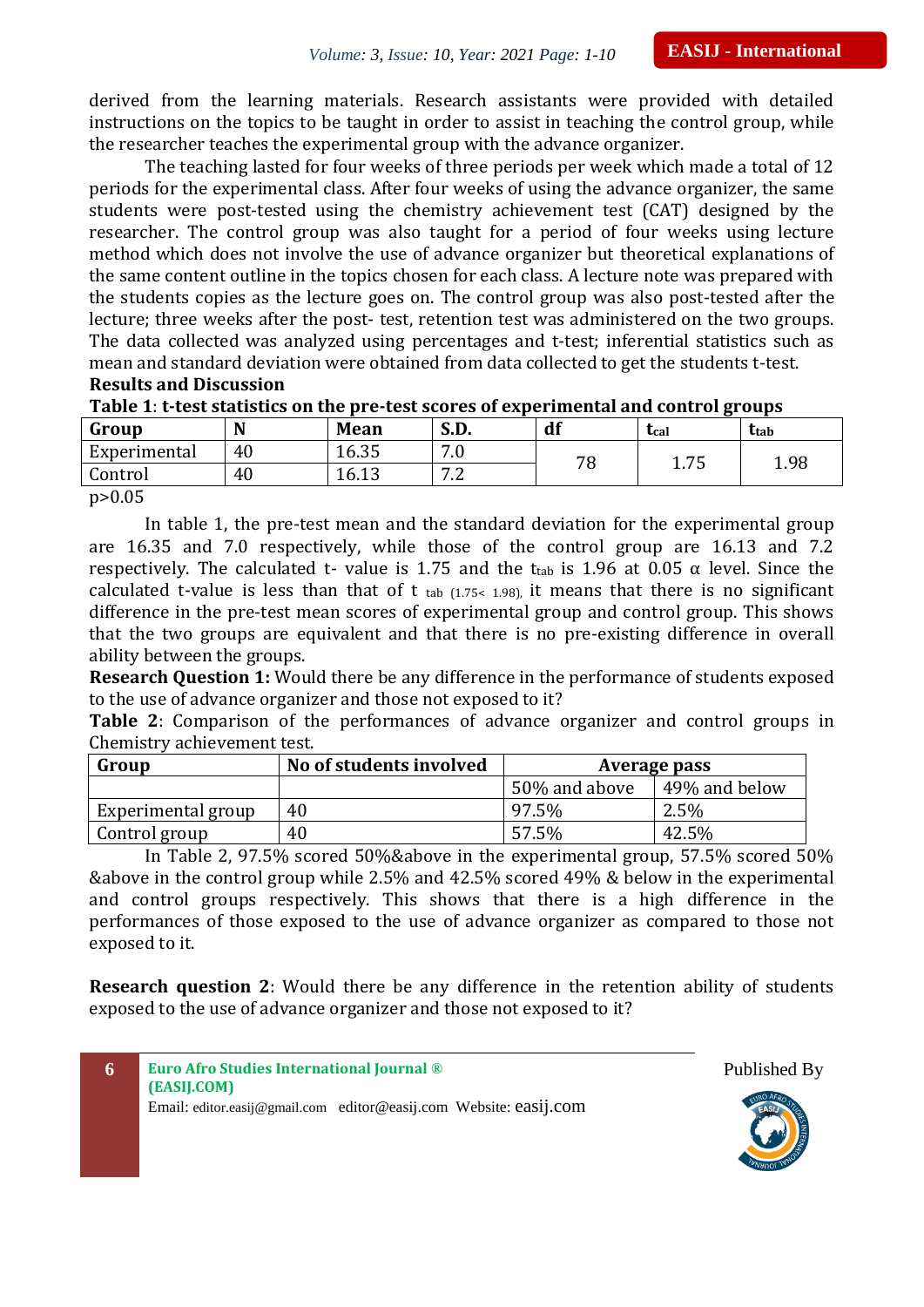|                 |  | Table 3: Comparison of the performances of advance organizer group and control group in |  |  |  |  |
|-----------------|--|-----------------------------------------------------------------------------------------|--|--|--|--|
| retention test. |  |                                                                                         |  |  |  |  |

| Group              | No of students involved | <b>Average Pass</b> |               |
|--------------------|-------------------------|---------------------|---------------|
|                    |                         | Above average       | Below average |
| Experimental group | 40                      | 75%                 | 25%           |
| Control group      | 40                      | 47.5%               | 52.5%         |

In Table 3, 75% scored above average while 25% scored below average in the experimental group. In the control group, 47.5% scored above average while 52.5% scored below average this shows that there is high retention ability in the group exposed to the use of advance organizer than the group not exposed.

**Research question 3**: Would there be any difference in the performance of male and female students exposed to the use of advance organizer?

**Table 4**: Comparison of the performances of male and female students in the Chemistry achievement test.

|           | Gender   No of students involved | % Average Pass |
|-----------|----------------------------------|----------------|
| Female 36 |                                  | 77.7%          |
| Male      | 44                               | 72.7%          |

In table 4, the total number of female involved in the study was 36 while that of male was 44. The table shows %average pass of 77.7% and 72.7% for female and male respectively, this implies that there is a difference in the performance of male and female students exposed to the use of advance organizer.

#### **Test of Hypotheses**

**Hypothesis 1**: There is no significant difference in the performance of students exposed to the use of advance organizer and those not exposed to it.

| Group                       | N  | <b>Mean</b> | cг<br>S.D.     | df | Ucal      | ttab |
|-----------------------------|----|-------------|----------------|----|-----------|------|
| Experimental                | 40 | 34.2        | າ າ າ<br>טוט ב | 70 | 70<br>7.U | 1.98 |
| Control                     | 40 | 24.2        | ר ר<br>4.2.    | Ο  |           |      |
| $\sim$ $\sim$ $\sim$ $\sim$ |    |             |                |    |           |      |

 $*p<0.05$ 

In table 5, the post- test mean score of the experimental group is 34.2 and that of the control group is 24.2. The standard deviation for the experimental group is 13.3 and that of the control group is 4.27. The calculated t-value is 7.0 and the critical value is 1.98. Since the calculated t-value is greater than the critical t- value, hypothesis 1 is rejected. This implies that the students who were exposed to advance organizer material before learning performed better than those not exposed to it.

**Hypothesis 2:** There is no significant difference in the retention ability of students exposed to the use of advance organizer and those not exposed to it.

**Table 6**: t-test statistics of the retention test scores of the experimental and control group

| Group                        | N  | Mean  | S.D. | df           | Lcal  | ttab |
|------------------------------|----|-------|------|--------------|-------|------|
| Experimental                 | 40 | 30.0  | 5.00 | 70           | 14.22 |      |
| Control                      | 40 | 22.63 | 5.65 | $\mathbf{o}$ |       | 1.98 |
| als.<br>$\sim$ $\sim$ $\sim$ |    |       |      |              |       |      |

 $*p<0.05$ 

#### **7 Euro Afro Studies International Journal ® (EASIJ.COM)**

Email: editor.easij@gmail.com editor@easij.com Website: easij.com



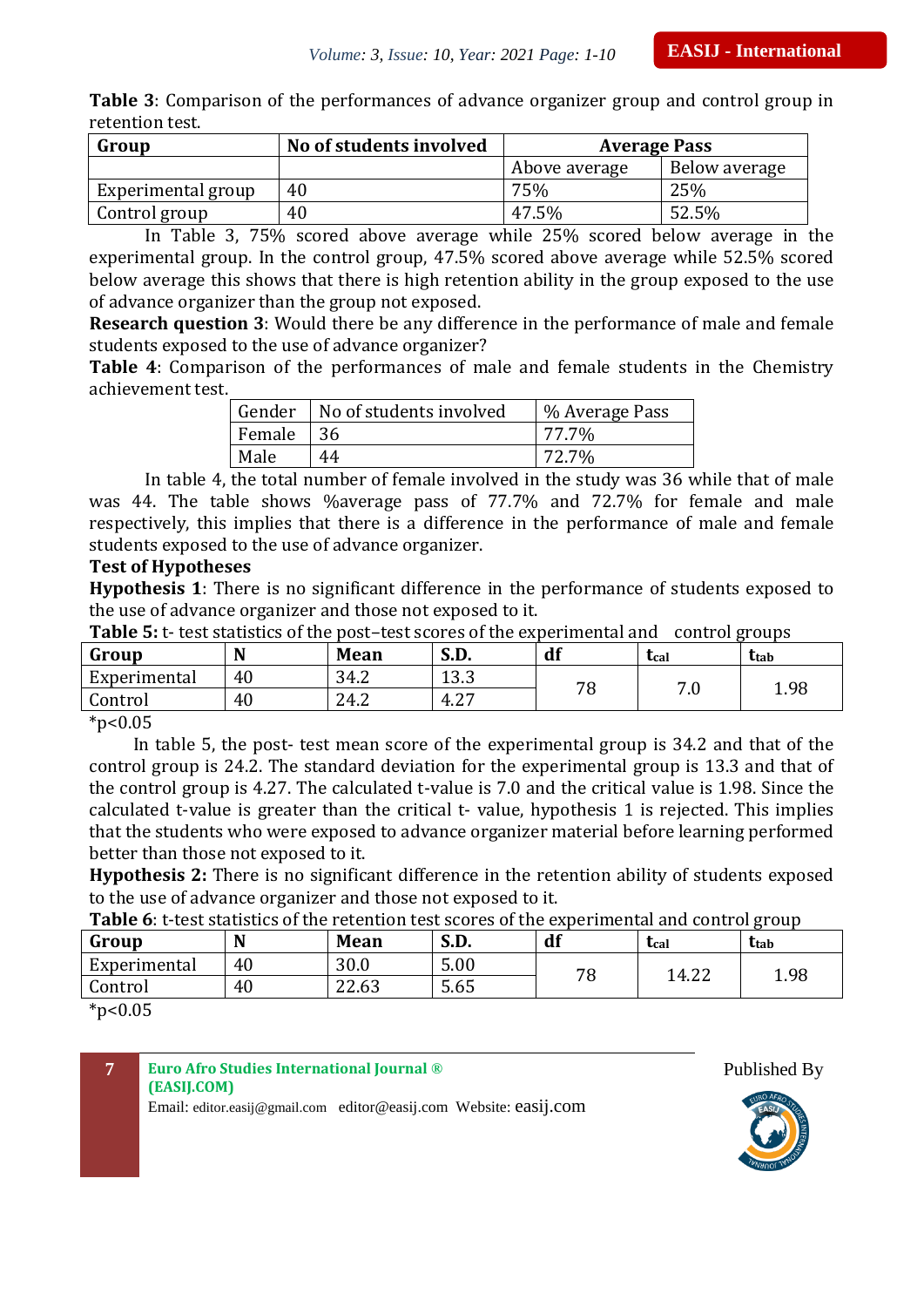Table 6 shows that the retention test means score and standard deviation of the experimental group are 30.0 and 5.00, while those of control group are 22.63 and 5.65 respectively. The calculated t- value is 14.22 and the critical t- value is 1.98. Since the calculated t-value is greater than the critical t-value, hypothesis 2 is rejected. This means that, there is actually a significant difference in the retention ability of students exposed to the use of advance organizer and those not exposed to it, suggesting that the use of advance organizer aided the retentive memory of the students.

**Hypothesis 3**: There is no significant difference in the performance of male and female students exposed to the use of advance organizer.

**Table 7:** t-test analysis of the post-test scores of the male and female students in the experimental group

| Group  | N  | <b>Mean</b> | S.D. | df | <b>L</b> cal | ttab |
|--------|----|-------------|------|----|--------------|------|
| Male   | 26 | 30.00       | 775  | 38 |              | 2.02 |
| Female | 4  | 36.36       | 6.63 |    | 0.9          |      |

p>0.05

Table 7 shows that the calculated t –value is 0.9 while the critical t-value is 2.02 at 0.05 level of significance with 38 degrees of freedom. Since the critical t-value is greater than the calculated t-value (2.02>0.9), it means that there is no significant difference in the performance of male and female students involved in the research, thus the null hypothesis was accepted. The inference therefore is that, there was no statistically significant difference in the performance of male and female students in the chemistry achievement test.

#### **Conclusion**

The use of advance organizer in aiding meaningful learning has been subjected to critical studies and the findings of these studies favour the use of advance organizer as additional strategy for learning new materials. Teaching strategy is ranked among the factors responsible for the students' low performance in public examinations, hence, this study was undertaken to find out the effect of advance organizer on performance and retention of senior school students in chemistry in Lagos, Nigeria. From all the data gathered from the study, it could be concluded that students taught electrolysis and electrochemical cells using advance organizer performed better than students taught with the lecture method currently in use, hence there is a need to juxtapose the lecture method with the use of advance organizer since advance organizer directs students attention to what is important in the coming material, highlights relationships among ideas that will be presented and reminds one of relevant information already possessed. The findings of this study agreed with previous studies that the use of advance organizers improve performances and retentive memory of students as well as help to arouse their interest in chemistry. Also, the use of advance organizer does not depend on gender differences but rather a useful instructional strategy on both sexes.

#### **Recommendations**

From the research work, it was observed that chemistry students in the senior secondary school level requires a different approach to learning in addition to the existing conventional lecture method to facilitate learning and aid retention of learning; it is therefore recommend that:





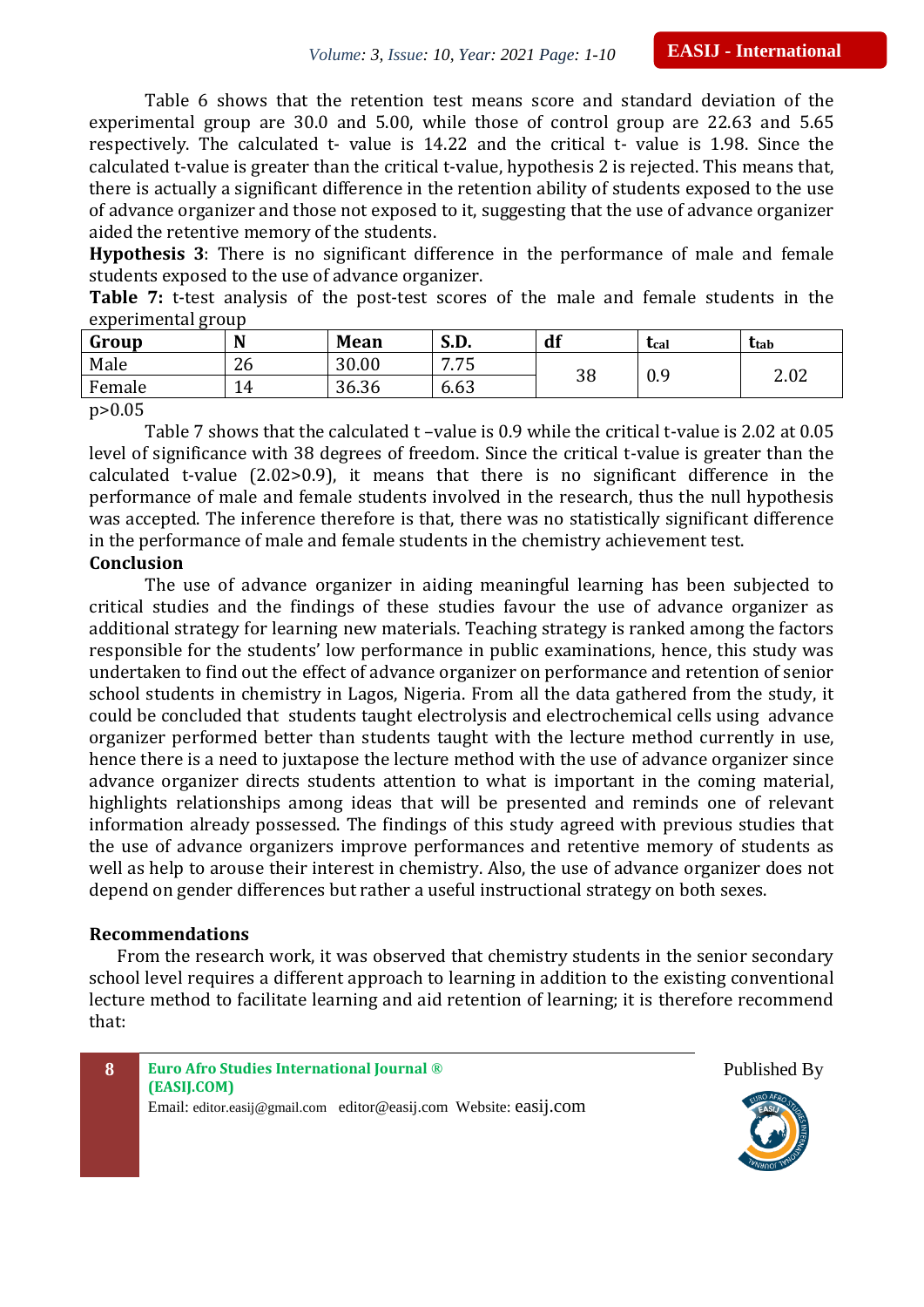- 1. Teachers should use advance organizer strategy in addition to the already existing strategies to improve the standard of performance of Nigerians secondary schools students in chemistry.
- 2. The learning contents of chemistry should be structured in such a way that shows the relationship of all its constituent elements before instruction commences. The sequence in the introduction of the concepts should match students' ability and readiness.
- 3. Teachers of chemistry should provide a preview of information prior to explanation while school authorities should cooperate with the teachers in the area of cost production of the organizer.
- 4. Chemistry teachers should also apply the learning in a number of situations to increase retention, frequent use of what was learned will tend to reduce the degree of forgetting.

#### **References**

Ausubel, (2010). *Subsumption Theory*. Retrieved From

- http://tip.psychology.org/ausubel.html on May 8, 2020
- Ausubel, D. P. (1960). The use of advance organizers in the learning and retention of meaningful verbal material. *Journal of Educational Psychology,* 51, 267-272
- Ausubel, D.P and Youseff, M. (1966). The effect of consolodation on sequentially related independent meaningful learning *Journal of General Pschology,* 74, 350-360*.*
- Coffey, J.W (2000). LEO. A learning environment organizer to accompany constructivist knowledge models.Unpublished; *the learning of structure and anthropology materials in the elementary grades. Journal of Experimental Education, 42*(1), 11-15
- Geier, D. (1999). Retrieved November 11, 2021, from *[http://home.earthlink.net/~dougary/ITEC\\_800/final\\_project/ausubel.htm.](http://home.earthlink.net/~dougary/ITEC_800/final_project/ausubel.htm)*
- Herron, C. (1994). An investigation of the effectiveness of using advance organizer to introduce video in the foreign language classroom, *Modern Language Journal 78,* 190- 198.
- Mayer, R. (2003). *Learning and Instruction*. New Jersey: Pearson Education, Inc.